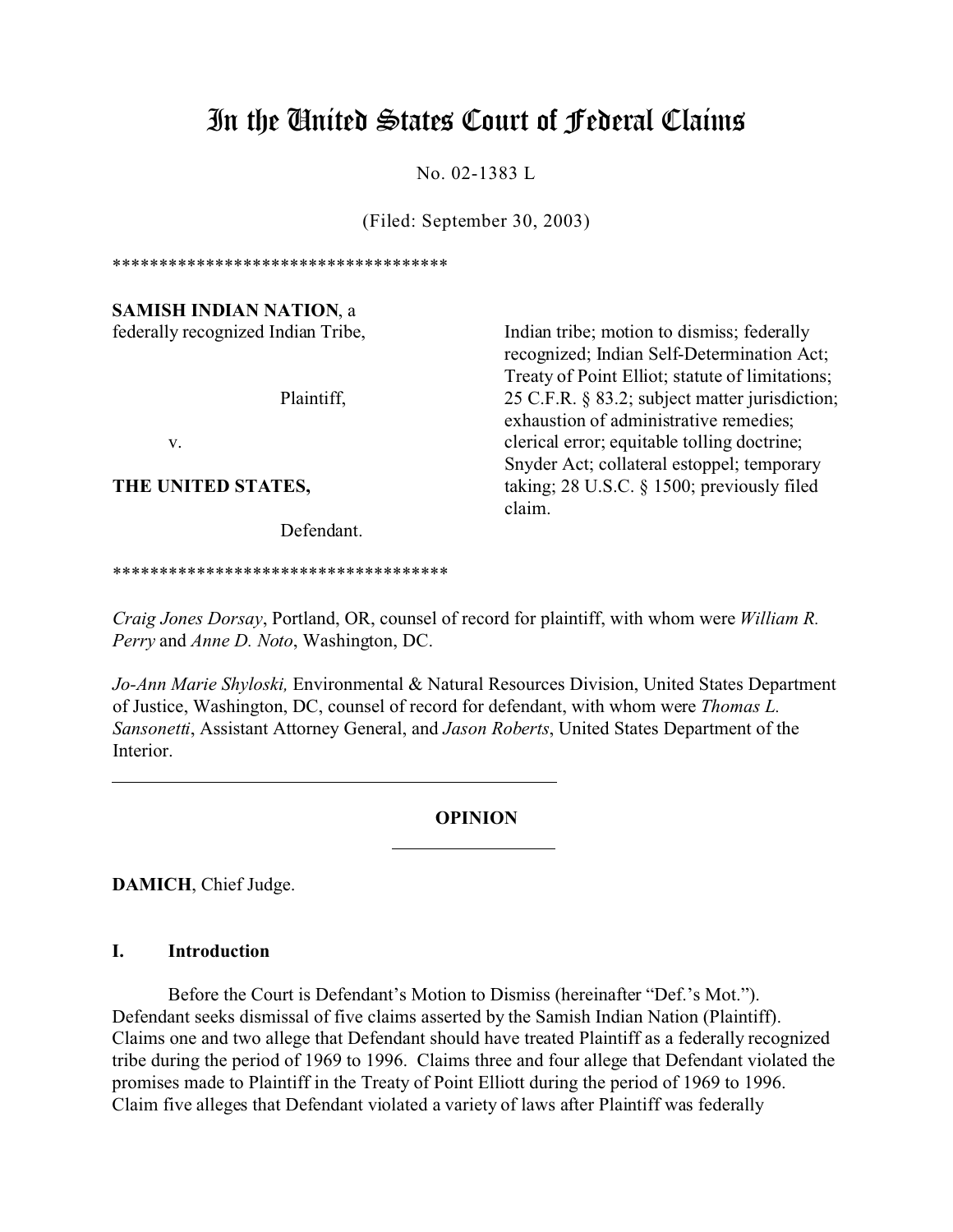recognized as a tribe in 1996. Because claims one, two, three, and four are barred by the statute of limitations, they are dismissed. Further, even if the statute of limitations did not apply to bar Plaintiff's claims, claim one is dismissed because of lack of jurisdiction under the Indian Self-Determination Act (ISDA), and claims three and four are barred due to collateral estoppel. Claim five is also dismissed, as the Court lacks jurisdiction under 28 U.S.C. § 1500, because Plaintiff has an identical, previously filed claim pending in district court in the Western District of Washington.

For the reasons set forth herein, Defendant's Motion to Dismiss is GRANTED.

#### **II. Background**

Prior to 1969, Plaintiff allegedly received federal services and benefits available to Indian tribes<sup>1</sup> and was included in a 1966 unofficial list of tribes recognized by Defendant. This list was superseded by a 1969 unofficial list. Plaintiff did not appear on that list due to an arbitrary omission made by Defendant.<sup>2</sup> By the early 1970s, Plaintiff was not receiving any federal aid as a tribe, and, in 1972, Plaintiff began petitioning Defendant for federal recognition. In 1978, the promulgation of 25 C.F.R. § 83.2 established that only officially recognized Indian tribes would be eligible for federal services and benefits. In 1987, the Samish's 1972 petition for recognition was denied.

Plaintiff filed suit in the United States District Court for the Western District of Washington in 1989, challenging the 1987 decision. The district court found that the 1987 decision had violated Plaintiff's Due Process rights under the Fifth Amendment to the United States Constitution; this was affirmed on appeal. Upon remand, an Administrative Law Judge (ALJ) found that the Samish had continued to exist from the time of the 1855 Treaty of Point Elliot until the present. Based on the ALJ's findings, the Assistant Secretary of Indian Affairs ruled in favor of the Samish, but omitted certain findings of fact made by the ALJ. After this, the Samish appealed to the district court in the Western District of Washington, which entered summary judgment for the Samish. This resulted in the Plaintiff obtaining federal recognition as a tribe in 1996.

Plaintiff contends that it was improperly omitted from the 1969 unofficial tribe list and,

<sup>&</sup>lt;sup>1</sup> Plaintiff claims that it had been receiving federal aid up until the early 1970s. Pl.'s Brief in Opp'n to the United States' Mot. to Dismiss at 4 (hereinafter "Pl.'s Opp'n"). However, the court in *Greene v. Lujan* states, "The evidence submitted by plaintiff[] does not conclusively show that the Samish received benefits because of their tribal status." No. C89-645Z, 1992 WL 533059 at \*3 (W.D. Wash. Feb. 25, 1992) (denying motion for summary judgment). Further, Plaintiff does not even allege that it was receiving funds prior to 1969 *as a tribe*, stating in its opposition brief only that prior to the 1970s, "Samish *Indians* received health and other benefits provided by the United States to *members* of Indian tribes." Pl.'s Opp'n at 4 (emphasis added).

<sup>&</sup>lt;sup>2</sup> The Western District of Washington district court, reinstating the finding of an Administrative Law Judge, concluded that the omission of the Samish from the unofficial 1969 list was arbitrary. Greene v. Babbitt, 943 F. Supp. 1278, 1288 n.13 (W.D. Wash. 1996).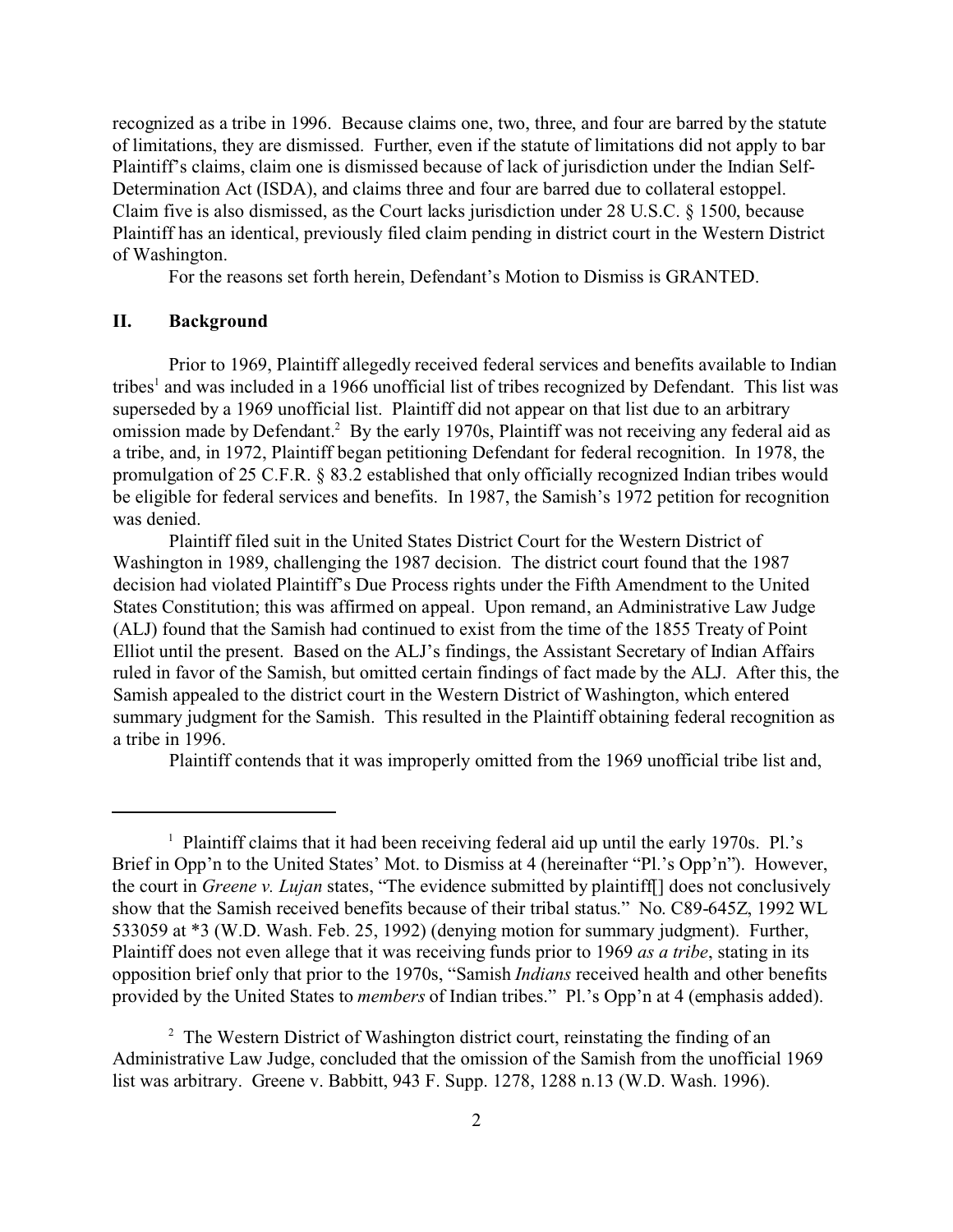therefore, that it should have continued to be treated as a federally recognized tribe even before its 1996 recognition.

## **III. Analysis**

The Plaintiff variably refers to itself as being not federally recognized during the period of 1969 to 1996,<sup>3</sup> and being federally recognized but not treated as such during the same period.<sup>4</sup> This Court, taking into account Plaintiff's statements made in the pleadings and at oral argument, approaches this case from the standpoint that Plaintiff is claiming that it has always been a federally recognized tribe, but that it has not been treated as such. Based on this observation, the Court refrains from addressing certain arguments, such as whether the political question doctrine applies to bar this Court's consideration of certain claims.<sup>5</sup>

A. Claim One - Violation of the Indian Self-Determination Act (ISDA), 25 U.S.C. § 450 *et seq*.

Plaintiff alleges that Defendant refused to treat it as a federally recognized tribe, which prevented Plaintiff from entering into contracts and receiving funding under ISDA from 1969 until 1996. Am. Compl. at 1, 18. Plaintiff claims that it should have been treated as a tribe during that period, because the lack of recognition was due to Defendant's 1969 clerical error. *Id.* at 11. Since ISDA was not promulgated until 1975, this claim can only involve damages for the period of 1975 through  $1996$ .<sup>6</sup>

<sup>4</sup> Am. Compl. at 1 ("the government unlawfully and arbitrarily refused to treat the Tribe as a recognized tribe."); Am. Compl. at 12 (referring to the omission from the 1969 list that caused "treatment of the Nation as not federally recognized"); Am. Compl. at 18 (stating the alleged consequences of the United States "refusing to treat the Samish Indian Nation as a federally recognized tribe"); 2003 Tr. at 7 (Plaintiff's statement that "the Tribe has always been recognized . . . . Our position is that [recognition] continued."); *Id*. at 29 (Plaintiff's statement that "[the Samish] were recognized this whole time"); Pl.'s Opp'n at 7 (referring to the "failure of the Department of the Interior to treat the Samish Tribe as a federally recognized tribe").

<sup>5</sup> This argument was raised by Defendant in its motion to dismiss. Def.'s Mot. at 22-29.

6 If Plaintiff did actually receive funds prior to 1969 (*see supra* note 1), Plaintiff might have a claim for continuation of those funds based on the law (other than the ISDA) under which they received funding. However, as Plaintiff has not mentioned any such basis, and since nothing in the ISDA provides that the ISDA has retroactive effect, this Court declines to examine the issue here. Furthermore, the Court notes, without determination of the issue, that Plaintiff

<sup>&</sup>lt;sup>3</sup> Am. Compl. at 16 (stating that the United States "wrongfully refused to recognize the Samish Tribe"); Samish Indian Nation v. United States, Aug. 5, 2003 Tr. at 33 (hereinafter "2003 Tr.") (Plaintiff's statement that "it is not until the [1996] judgment was issued that Samish was fully recognized on the basis of continual tribal existence . . . .").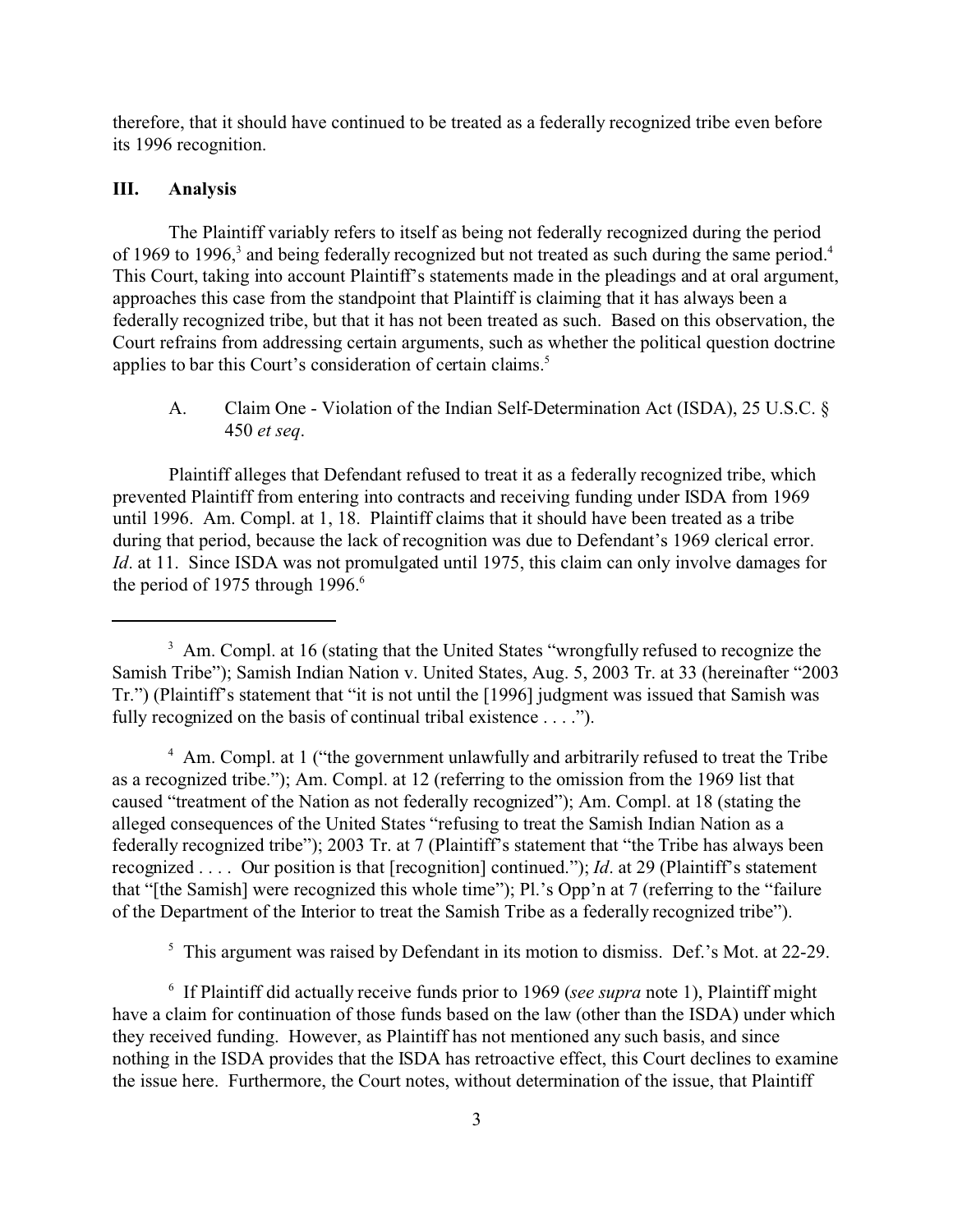Claim One should be dismissed because (1) the statute of limitations period has expired for that claim, and (2) the Court has no jurisdiction under the ISDA.

1. Statute of Limitations

The Court of Federal Claims has jurisdiction over lawsuits filed within six years of their accrual. 28 U.S.C. § 2501 (2003). Although six years have passed from the time Plaintiff was aware of its lack of recognition as a tribe until the present action, Plaintiff argues that the statute was tolled by both the exhaustion of administrative remedies doctrine<sup>7</sup> and the equitable tolling doctrine.<sup>8</sup> Plaintiff cannot toll the statute of limitation with either exception, however, because it could have pursued the present claim independently of the resolution of administrative proceedings, and because Defendant did not deceive Plaintiff into missing the deadline for filing within the statute of limitations.

#### a) Exhaustion of Administrative Remedies Doctrine

Pursuant to the exhaustion of administrative remedies doctrine, a claim against the government does not accrue until all of the administrative proceedings regarding the claim are final. *Crown Coat Front Co. v. United States*, 386 U.S. 503, 509-10 (1967); *Brighton Vill. v. United States*, 52 F.3d 1056, 1060 (Fed. Cir. 1995). The administrative remedies sought, however, must be mandatory, rather than permissive, in order to toll the statute of limitations. *Brighton*, 52 F.3d at 1060.

In the present case, Plaintiff had means other than the administrative process to gain federal recognition as a tribe. Plaintiff could have pursued the present action in court before the administrative proceedings were concluded. Further, eligibility under the ISDA is prospective and does not confer any retroactive benefits: "Acknowledgment of tribal existence by the Department [of the Interior] *is a prerequisite* to the protection, services, and benefits of the Federal government available to Indian tribes by virtue of their status as tribes." 25 C.F.R. § 83.2 (emphasis added). Therefore, the resolution of administrative proceedings would not have addressed Plaintiff's present claims, and it could have pursued those claims independently.

Plaintiff argues that its claims did not accrue until final judgment was entered in *Greene v. Babbitt*, in which plaintiffs Greene and the Samish Indian Tribe pursued an action challenging the Department of the Interior's tribal acknowledgment process. 943 F. Supp. 1278, 1280 (W.D. Wash. 1996). The court in *Greene* reinstated three findings of an Administrative Law Judge that had been rejected by the Assistant Secretary of Indian Affairs during the recognition proceedings. *Id.* at 1288. One of the reinstated findings was that the omission of Plaintiff from the 1969 list was arbitrary. *Id.* at 1288 n.13. This holding, however, does not lead to the conclusion that

8 *Id*. at 23-27.

might face the same statute of limitations problem that has necessitated the dismissal of claim one herein.

<sup>&</sup>lt;sup>7</sup> Pl.'s Opp'n at 17-23.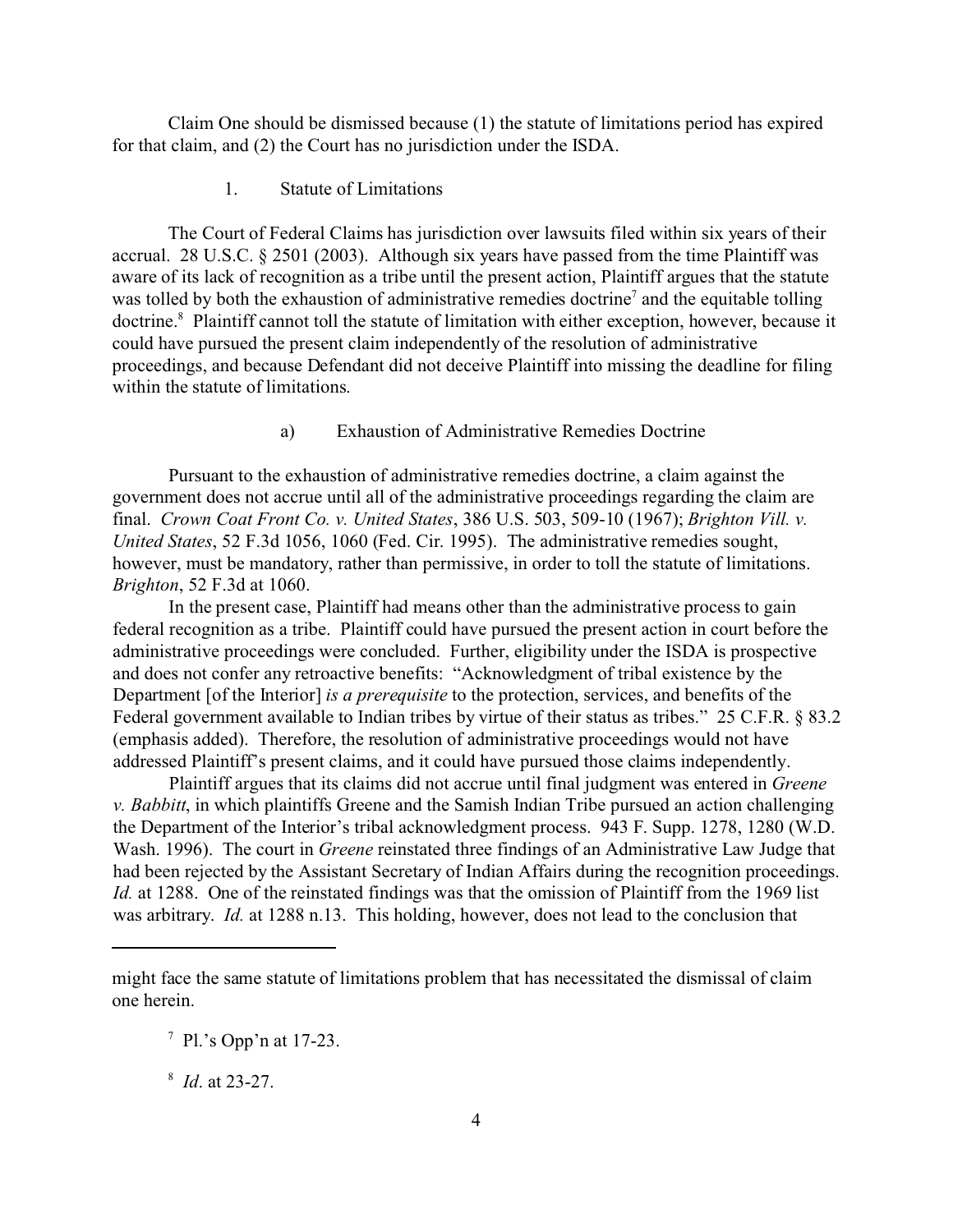Plaintiff was entitled to benefits for the period of 1969 to 1996. The reinstated finding only "[went] to the *potential* liability of defendants . . . for wrongfully denying plaintiffs benefits and generating twenty years of administrative proceedings and litigation." *Id.* at 1288 (emphasis added). Thus, Plaintiff could have brought the present action before the resolution of the administrative proceedings.

Because the administrative proceedings were only a permissive procedure, they do not toll the statute of limitations.

b) Equitable Tolling Doctrine

In addition to claiming that the exhaustion of administrative remedies doctrine tolled the statute of limitations, Plaintiff also claims that the equitable tolling doctrine tolled the statute.<sup>9</sup> However, this claim is without merit. Under the equitable tolling doctrine, the statute of limitations is tolled if the party asserting the exception is delayed or misled by the opposing party into missing the statute of limitations for filing a claim. *Irwin v. United States*, 498 U.S. 89, 96 (1990). Application of the doctrine is allowed only under exceptional circumstances and only if the party asserting it has actively pursued its claim. *Irwin*, 498 U.S. at 96 (1990); *Baldwin County Welcome Ctr. v. Brown*, 466 U.S. 147, 151 (1984). As the Supreme Court has stated:

We have allowed equitable tolling in situations where ... the complainant has been induced or tricked by his adversary's misconduct into allowing the filing deadline to pass. We have generally been much less forgiving in receiving late filings where the claimant failed to exercise due diligence in preserving his legal rights.

*Irwin*, 498 U.S. at 96 (citations omitted).

 Plaintiff here became aware that it was not being treated as a recognized tribe by Defendant in 1969, but failed to pursue recognition until 1972. Plaintiff did not institute the present action until 2002, and could have pursued it without waiting 33 years, as discussed in Part II.A.1.a., *supra*. These time gaps show a lack of diligence in pursuing the claim on Plaintiff's part, and, as the Supreme Court has said, courts are "much less forgiving" if the Plaintiff does not "exercise due diligence in preserving his legal rights." *Irwin*, 498 U.S. at 96.

 Although Defendant's omission of the Samish from a list of Indian tribes was arbitrary, Defendant did not mislead Plaintiff into missing the statute of limitations for filing the present action. The district court in which the Samish challenged the administrative recognition process found that Plaintiff's "long journey for recognition has been made more difficult by excessive delays and governmental misconduct." *Greene*, 943 F. Supp. at 1281. However, despite Plaintiff's argument to the contrary, this misconduct only affected the administrative process, while the present claim could have been pursued independently. Plaintiff presents no evidence that Defendant deceived Plaintiff into missing the filing period. In fact, at oral argument,

<sup>9</sup> *See id*.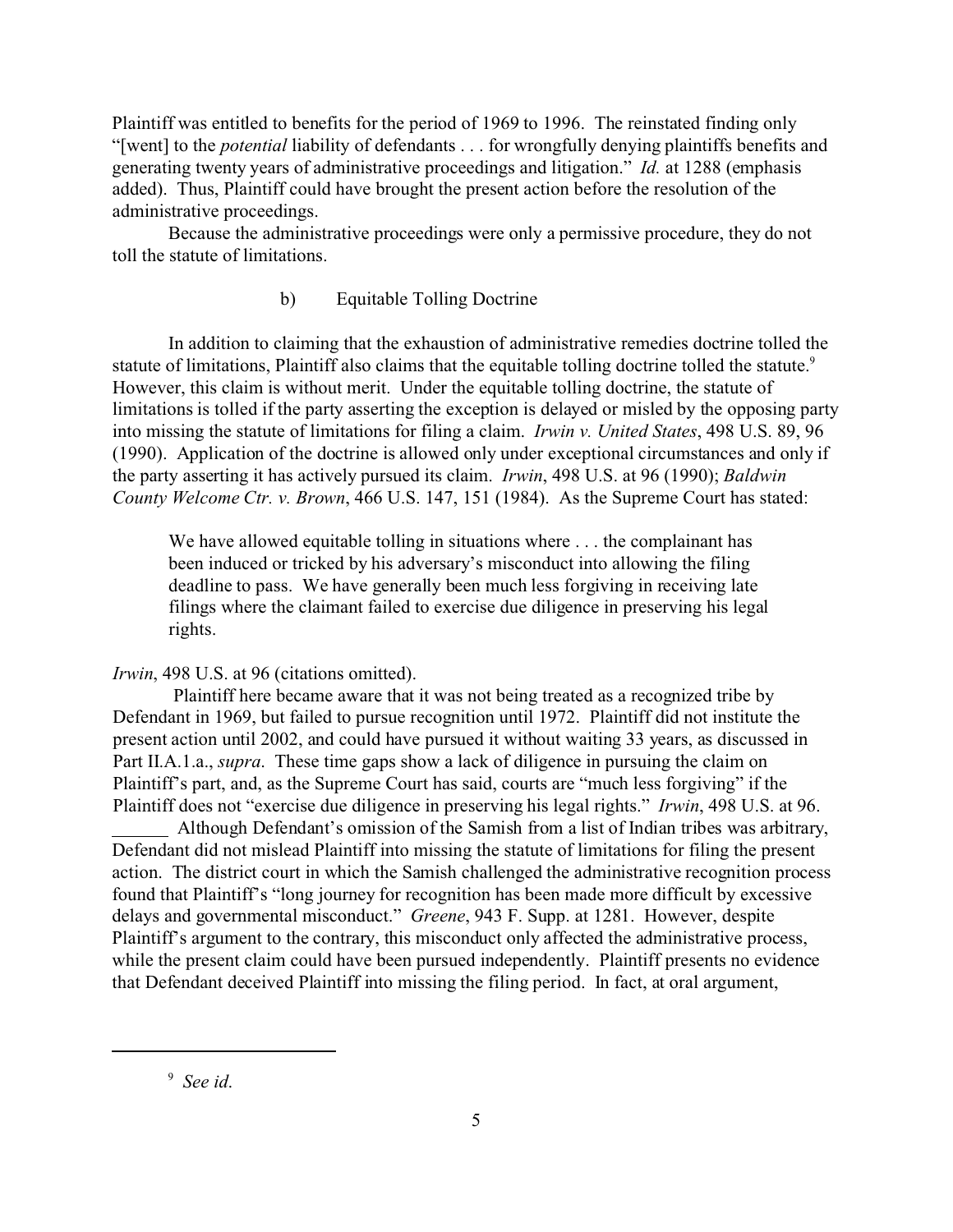Plaintiff admitted that Defendant did not engage in any acts of deceit.<sup>10</sup>

Because Plaintiff could have pursued the present claim more diligently and because Defendant's errors during the administrative process were not misleading with respect to the present action, the statute of limitations is not tolled under the equitable tolling doctrine.

Therefore, since neither the exhaustion of administrative remedies doctrine nor the equitable tolling doctrine apply to this case, claim one is dismissed due to Plaintiff's failure to file within the statute of limitations.

#### 2. Jurisdiction under ISDA

As stated above, Claim one is dismissed as a result of Plaintiff's failure to file its complaint within the statute of limitations. However, for purposes of completeness, the Court also notes that it does not have jurisdiction over claim one because Plaintiff and Defendant never entered into a contract under ISDA.

According to the Supreme Court, "[i]t is axiomatic that the United States may not be sued without its consent." *United States v. Mitchell*, 463 U.S. 206, 212 (1983). The Court further states that, "by giving the Court of Claims jurisdiction over specified types of claims against the United States, the Tucker Act constitutes a waiver of sovereign immunity with respect to those claims." *Id*. (citations omitted).The claims which constitute a waiver of federal immunity from lawsuits include contract claims and money-mandating statutes or regulations. *Id.* at 215-17.

Although Plaintiff brings this claim under a specific statute, ISDA (28 U.S.C. § 450f) the statute's "waiver of federal sovereign immunity is limited to 'self-determination contracts' entered into by Indian tribes or tribal organizations and the government." *Demontiney v. United States ex rel. Dep't of Interior*, 255 F.3d 801, 805 (9th Cir. 2001); *accord Babbitt v. Oglala Sioux Tribal Pub. Safety Dep't*, 194 F.3d 1374, 1376 (Fed. Cir. 1999) (construing ISDA as governing "self-determination contract[s]" under which the Bureau of Indian Affairs must fund programs and indirect costs to contractors); *Carlow v. United States*, 40 Fed. Cl. 773, 775 (1998). Plaintiff is not claiming a breach of an ISDA contract; in fact, it is alleging instead that Defendant refused to enter into such a contract. $11$ 

 $10$  The transcript states the following:

MR. DORSAY [counsel for Plaintiff]: There wasn't any tricking or active deceit . . . there was no active deceit or concealment. I would have to agree with that.

2003 Tr. at 39.

 $11$  Outside of violations of self-determination contracts, ISDA has not been found by any court to be money-mandating. Plaintiff is unpersuasive in its argument that ISDA is analogous to statutes that provide comprehensive federal control over assets for the benefit of Indians and

THE COURT: [I]t seems that the government would have to have mislead [sic] or tricked the [Plaintiff] into missing the statute of limitations, in order for there to be equitable tolling in this case. I don't see any evidence of that, Mr. Dorsay, do you?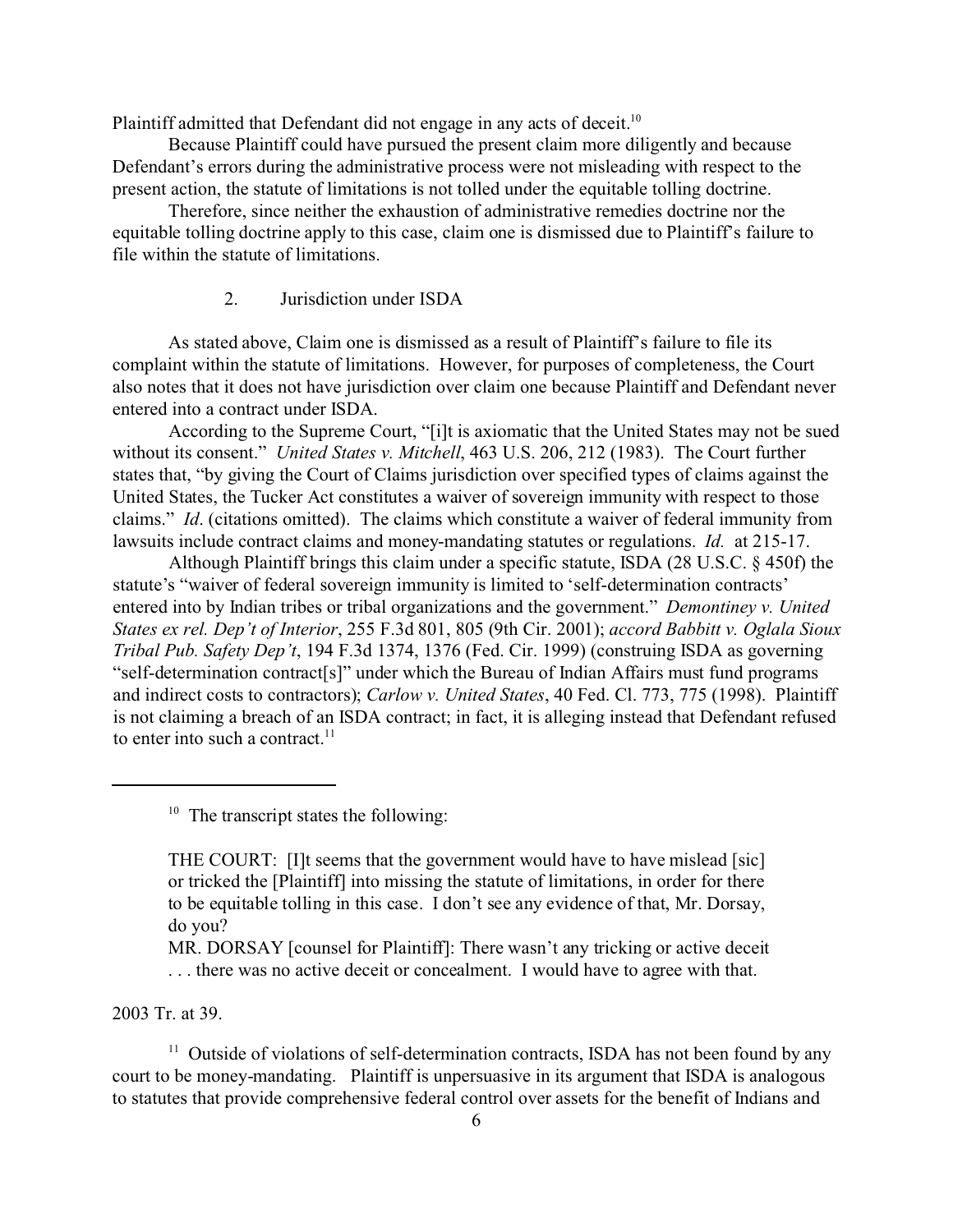When the Secretary of the Interior refuses to enter into a self-determination contract, he or she must "provide the tribal organization with a hearing on the record . . . except that the tribe or tribal organization may . . . exercise the option to initiate an action in a Federal district court and proceed directly to such court pursuant to section 450m-1(a) of this title." 25 U.S.C. § 450f(b)(3). Therefore, the district courts, rather than this Court, have jurisdiction to compel the Secretary to enter into self-determination contracts.

Because this Court only has jurisdiction under ISDA for claims alleging violation of selfdetermination contracts, and because Plaintiff's claim does not allege the existence of any such contract, this claim must be dismissed.

B. Claim Two - Violation of the Snyder Act, 25 U.S.C. §§ 2, 13 and Other Statutes for the Benefit of Tribes and Indians

Plaintiff alleges that Defendant's refusal to treat it as a recognized tribe prevented it from obtaining services and benefits under the Snyder Act and more than 30 other statutes during the period of 1969 to 1996. Am. Compl. at 19.

This claim is without merit as the statute of limitations precludes it. 28 U.S.C. § 2501. Plaintiff cannot assert either the exhaustion of administrative remedies doctrine or the equitable tolling doctrine for the reasons set forth in the discussion of claim one, *supra*: (1) Plaintiff could have pursued this action while the administrative proceedings regarding its federal recognition were under way, and (2) Defendant did not deceive Plaintiff into missing the time period of the statute of limitations for the present action.<sup>12</sup>

C. Claim Three - Breach of Treaty Rights of Recognition, Self-Government and Protection

Plaintiff alleges that it was a party to the 1855 Treaty of Point Elliott (hereinafter "Treaty"), which imposed legal duties on Defendant for its benefit. Am. Compl. at 20. Plaintiff claims that Defendant breached its Treaty obligations by refusing to provide Plaintiff with funds

are considered money-mandating. *See Mitchell*, 463 U.S. at 224 (stating that these other statutes "clearly give the Federal Government full responsibility to manage Indian resources"). Under ISDA, the Government does not have comprehensive control over Indian resources because "[t]he ISDA's stated purpose is to allow Native American tribes to operate their own federal programs directly." *Babbitt*, 194 F.3d at 1376.

<sup>&</sup>lt;sup>12</sup> The part of the claim requesting damages under the Snyder Act can also be dismissed on the ground that the Court does not have jurisdiction over it. Under *Mitchell*, the Court has jurisdiction over money-mandating claims that arise out of statutes or regulations. *Mitchell*, 463 U.S. at 218. The Snyder Act, however, does not support money-mandating claims. White Mountain Apache Tribe v. United States, 249 F.3d 1364, 1372 (Fed. Cir. 2001). Moreover, the Supreme Court has held that the general language of the Snyder Act "do[es] not translate through the medium of legislative history into legally binding obligations." Lincoln v. Vigil, 508 U.S. 182, 194 (1993).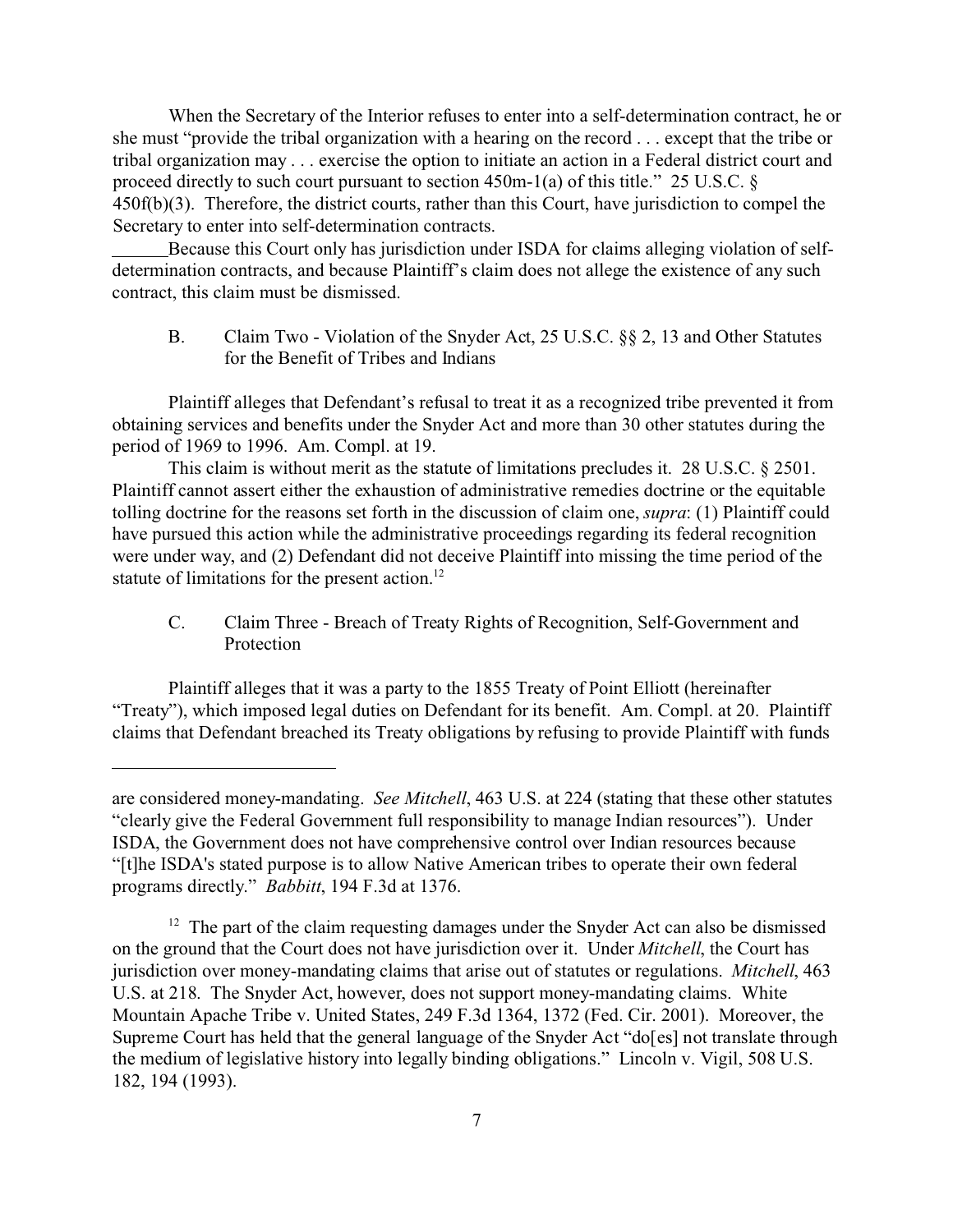that were available to other Treaty-recognized tribes between 1969 and 1996. *Id*. at 21. Although Plaintiff is correct that a tribe known as the Samish were a party to the Treaty of Point Elliot, the current Samish Tribe is not descended from that tribe; therefore, the Samish have no rights under the Treaty. *See United States v. Washington*, 476 F. Supp. 1101, 1106 (W.D. Wash. 1979).

Due to the application of the statute of limitations and collateral estoppel, the Court is precluded from hearing this claim.

## 1. Statute of Limitations

The Court cannot proceed with claim three because Plaintiff is barred by the six-year statute of limitations. 28 U.S.C. § 2501. Plaintiff was aware of Defendant's denial of benefits as early as 1969 but failed to bring any legal action prior to the present case, which was filed in 2002. Although Plaintiff's rights under the Treaty are distinct from the rights under federal recognition as a tribe, Plaintiff cannot toll the statute under either the exhaustion of administrative remedies doctrine or the equitable tolling doctrine.

The exhaustion of administrative remedies doctrine does not apply here because Plaintiff could have brought this claim when it became aware of the Treaty violations. The administrative proceedings regarding Plaintiff's recognition as a tribe had no impact on its recognition as a party to the Treaty.<sup>13</sup> In adjudicating Plaintiff's claims of misconduct during the Department of the Interior's tribal recognition process, the Ninth Circuit regarded "the issues of tribal treaty status and federal acknowledgment as fundamentally different." *Greene v. Babbitt*, 64 F.3d 1266, 1270 (9th Cir. 1995). Based on the logic of the Ninth Circuit, which this Court finds persuasive, it seems certain that Plaintiff could have pursued its claim independently, without waiting for the resolution of federal recognition proceedings.

The equitable tolling doctrine also does not apply to this claim because Plaintiff fails to demonstrate that it was deceived or misled by Defendant into missing a filing deadline set by the statute of limitations.<sup>14</sup> Plaintiff's arbitrary omission from the 1969 list and the administrative delays thereafter affected only the administrative recognition proceedings, not the Treaty rights.<sup>15</sup>

 Because the statute of limitations precludes Plaintiff from bringing claim three, the Court cannot proceed on its merits.

 $13$  The text of official acknowledgment states that "the Samish Tribal Organization has been continuously identified throughout history as Indian or aboriginal, has existed as a distinct community since first sustained European contact, has maintained political influence within itself as an autonomous entity and that 80 percent of its members are descendants of the historical Samish tribe or families which became incorporated into that tribe." Final Determination for Federal Acknowledgment of the Samish Tribal Organization as an Indian Tribe, 61 Fed. Reg. 15,825, 15,826 (Bureau of Indian Affairs, Dep't of the Interior April 9, 1996). The acknowledgment, however, has no effect on Plaintiff's Treaty rights.

<sup>14</sup> *See supra* note 10.

<sup>15</sup> *See* Part II.A.1.b., *supra*.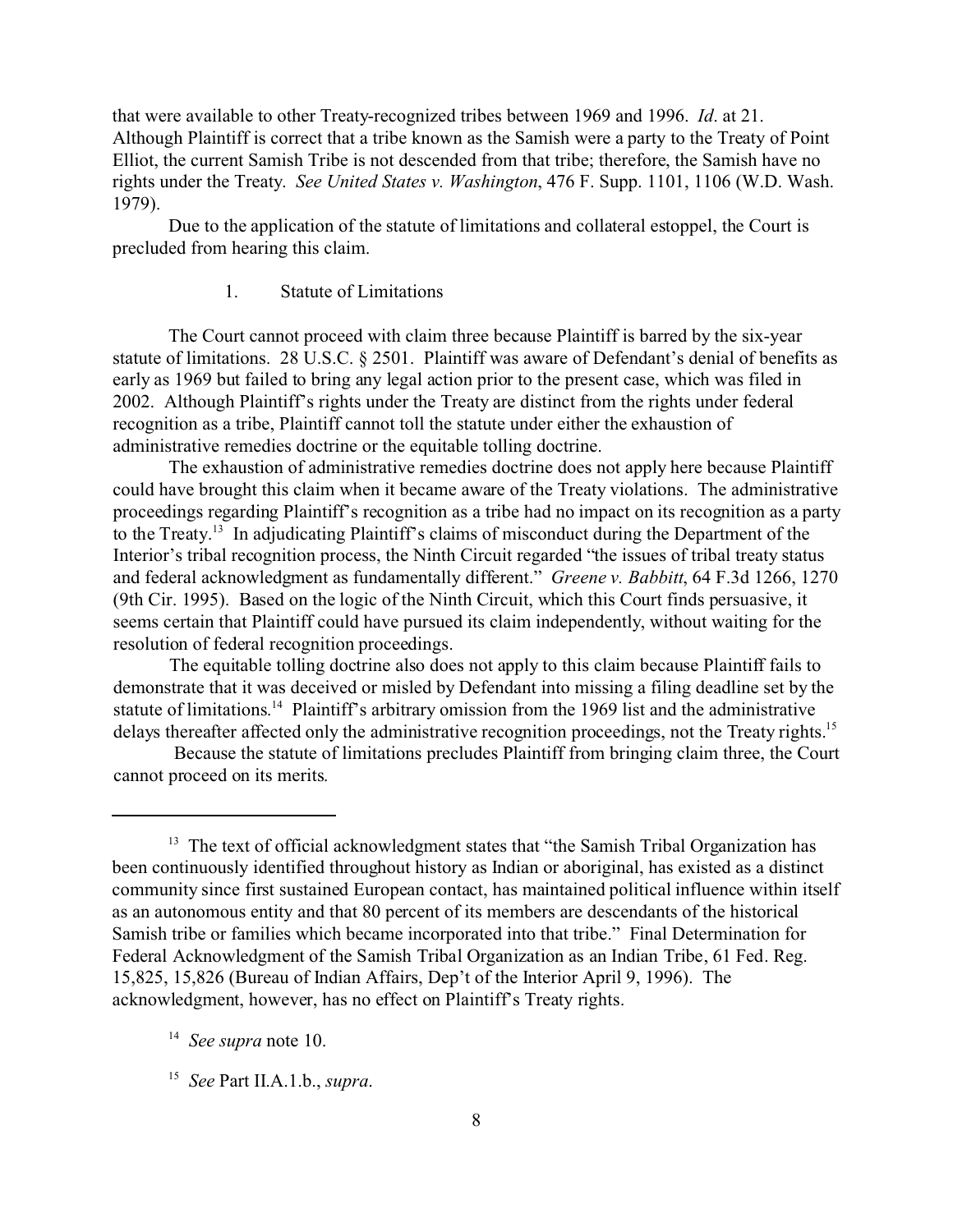#### 2. Collateral Estoppel

In addition to being barred by the statute of limitations, claim three fails under the doctrine of collateral estoppel. Plaintiff claims that Defendant breached the promises made in the 1855 Treaty of Point Elliott. Am. Compl. at 21. Plaintiff, however, already litigated and lost the issue of its participation in the Treaty. *See United States v. Washington*, 476 F. Supp. 1101, 1106 (W.D. Wash. 1979). Collateral estoppel bars re-litigation of an issue if: (1) the issue previously adjudicated is identical to the present one; (2) the issue was "actually litigated" in the previous case; (3) previous determination of the issue was necessary to the final decision; and (4) the party precluded was fully represented. *McCandless v. Merit Sys. Prot. Bd.*, 996 F.2d 1193, 1198 (Fed. Cir. 1993).<sup>16</sup>

With regard to claim three, the four elements of collateral estoppel have been satisfied. First, the identical issue regarding Plaintiff's tribal status in the Treaty has already been decided by the United States District Court for the Western District of Washington, which held that the "Samish Tribe is not an entity that is descended from any of the tribal entities that were signatory to the Treaty of Point Elliott." 476 F. Supp. at 1106. The district court later stated that Plaintiff was barred under res judicata from re-litigating its status as successor to the original Samish Indian Tribe and that Plaintiff was not a party to the Treaty of Point Elliott. *Greene v. Lujan*, No. C89-645Z, 1992 WL 533059 at \*2 (W.D. Wash. Feb. 25, 1992) ("The issue of whether [the Samish] are successors in interest to the Treaty of Point Elliot has already been resolved."). In reviewing this matter, the Ninth Circuit "affirmed denial of treaty rights on the independent factual finding of insufficient continuous political and cultural cohesion." *Greene v. Babbitt*, 64 F.3d 1266, 1270 (9th Cir. 1995) (citing its decision in *United States v. Washington*, 641 F.2d 1368, 1372-74 (9th Cir. 1981).<sup>17</sup>

Plaintiff, however, claims that its "status as a party to the Treaty of Point Elliot was conclusively established." Pl.'s Opp'n at 3. Plaintiff cites decisions in *Duwamish v. United States*, 79 Ct. Cl. 530, 533 (1934), and *Samish Tribe*, 6 Ind. Cl. Comm. 159, 170 (1958). However, as the court in *Greene v. Lujan* states,

 $16$  The doctrine of res judicata likely does not apply, as the present lawsuit involves different parties than the previously decided cases. Res judicata bars re-litigation of a claim if "(1) there is identity of parties (or their privies); (2) there has been an earlier final judgment on the merits of a claim; and (3) the second claim is based on the same set of transactional facts as the first." Int'l Air Response v. United States, 302 F.3d 1363, 1368 (Fed. Cir. 2002).

 $17$  Plaintiff's argument on this issue is misleading. Plaintiff quotes from the Western District of Washington district court case, citing the case as saying that members of the Samish Tribe were "descendants of Samish Indians who were party to treaty of Point Elliott [sic]." (Pl.'s Opp'n at 33.) The actual words of the case state, "The Intervenor [sic] Samish Indian Tribe ... is composed primarily of persons who are descendants in some degree of Indians who in 1855 were known as Samish Indians and who were party to the Treaty of Point Elliott." United States v. Washington, 476 F. Supp. at 1105-06.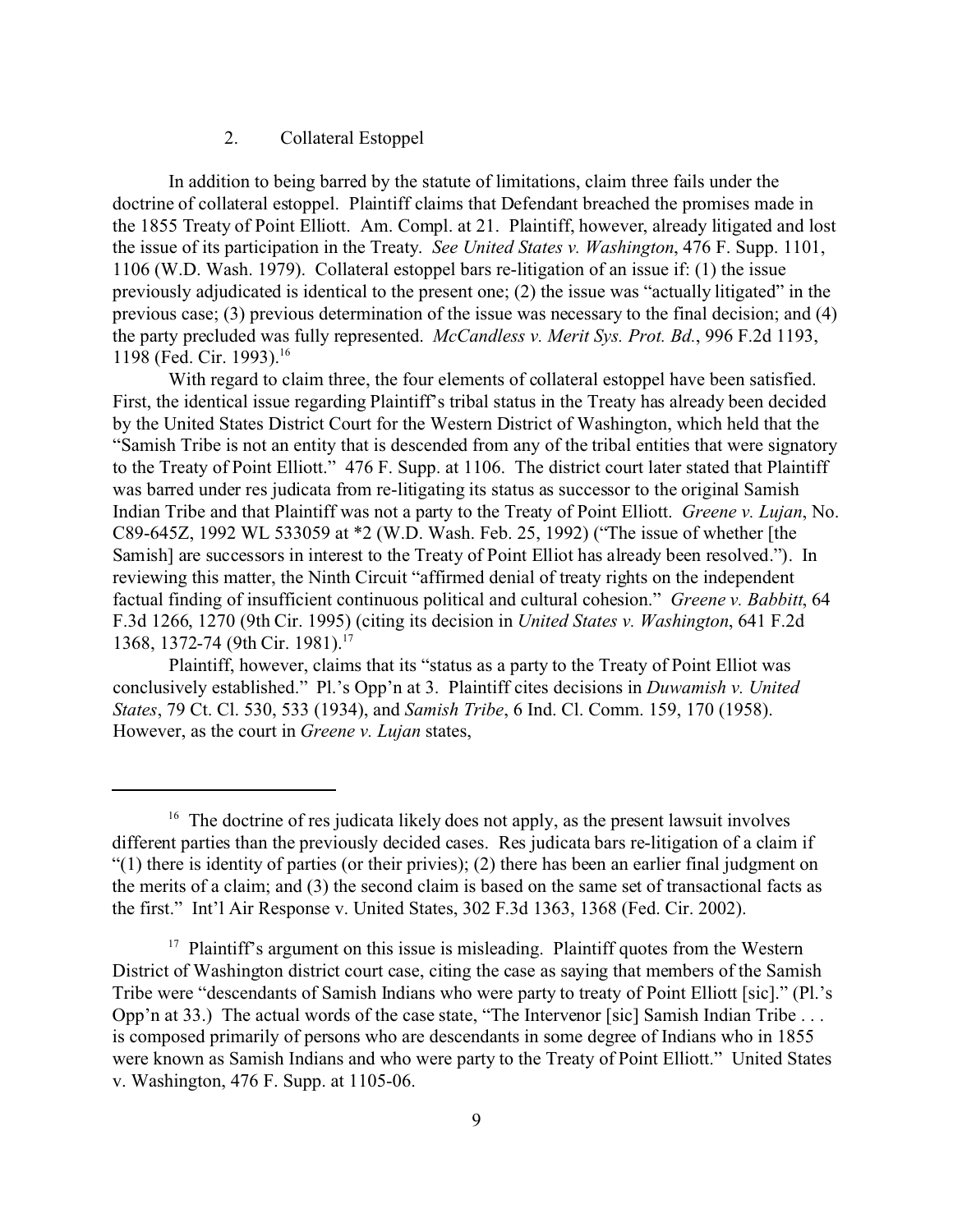[T]he issue of treaty status was finally resolved in *United States v. Washington*. The Court in *United States v. Washington* held that these prior claims involved compensation for individuals, not tribal rights, and therefore the doctrines of *res judicata* and collateral estoppel were inapplicable. The Court then determined that petitioners were not successors in interest of the treaty signatories. This holding is binding in this case and treaty issues cannot be relitigated.

1992 WL 533059 at \*3 (citations omitted).

Second, Plaintiff actually litigated the issue, as it was one of the five intervener tribes in the action and had much at stake in the resolution of the claim. Plaintiff presented evidence evaluated by the court regarding its organizational structure, constitution, and previous litigation in related matters. 476 F. Supp. at 1106.

Third, the denial of Treaty status was necessary to the final decision that the Samish did not have the fishing rights in contention. *Id*. at 1111. Fishing rights were a benefit conferred under the Treaty. Therefore, denial of Treaty status had a direct effect on those rights. *Id*.

Finally, the Samish and the other four intervener tribes were jointly represented by three attorneys in the *Washington* case. *Id.* at 1102. There is no indication that the representation was inadequate.

Because another court has already determined that the current Samish Indian Nation was not a party to the Treaty of Point Elliott, Plaintiff is barred from litigating the present claim.

D. Claim Four - Temporary Taking Based on Treaty Rights

As an alternative to claim three, Plaintiff alleges that Defendant's refusal to recognize it as a tribe was a temporary taking of the rights promised to it in the Treaty of Point Elliott. Am. Compl. at 22-23. Claim four is dismissed for the same reasons as claim three, namely because the statue of limitations has passed and because Plaintiff was not a party to the Treaty of Point Elliott.<sup>18</sup>

E. Claim Five - Continuing Violation of Tribe's Rights

Plaintiff alleges that, subsequent to its official recognition as a tribe in 1996, Defendant has continued to violate its rights by denying it federal benefits and services under 38 different statutes. Am. Compl. at 23. As a result, Plaintiff requests damages for the period of 1996 to the present.

This claim must be dismissed due to lack of jurisdiction under 28 U.S.C. § 1500. Plaintiff has a prior claim pending in district court in the Western District of Washington,<sup>19</sup> which is based on the same facts as the present claim – Defendant's alleged continuing denial of services and benefits to Plaintiff, despite Plaintiff's official recognition as a tribe in 1996.

<sup>18</sup> *See* discussion of claim three, *supra*.

<sup>&</sup>lt;sup>19</sup> Plaintiff filed its complaint in district court on September 14, 2002, and filed its complaint in this Court on October 11, 2002.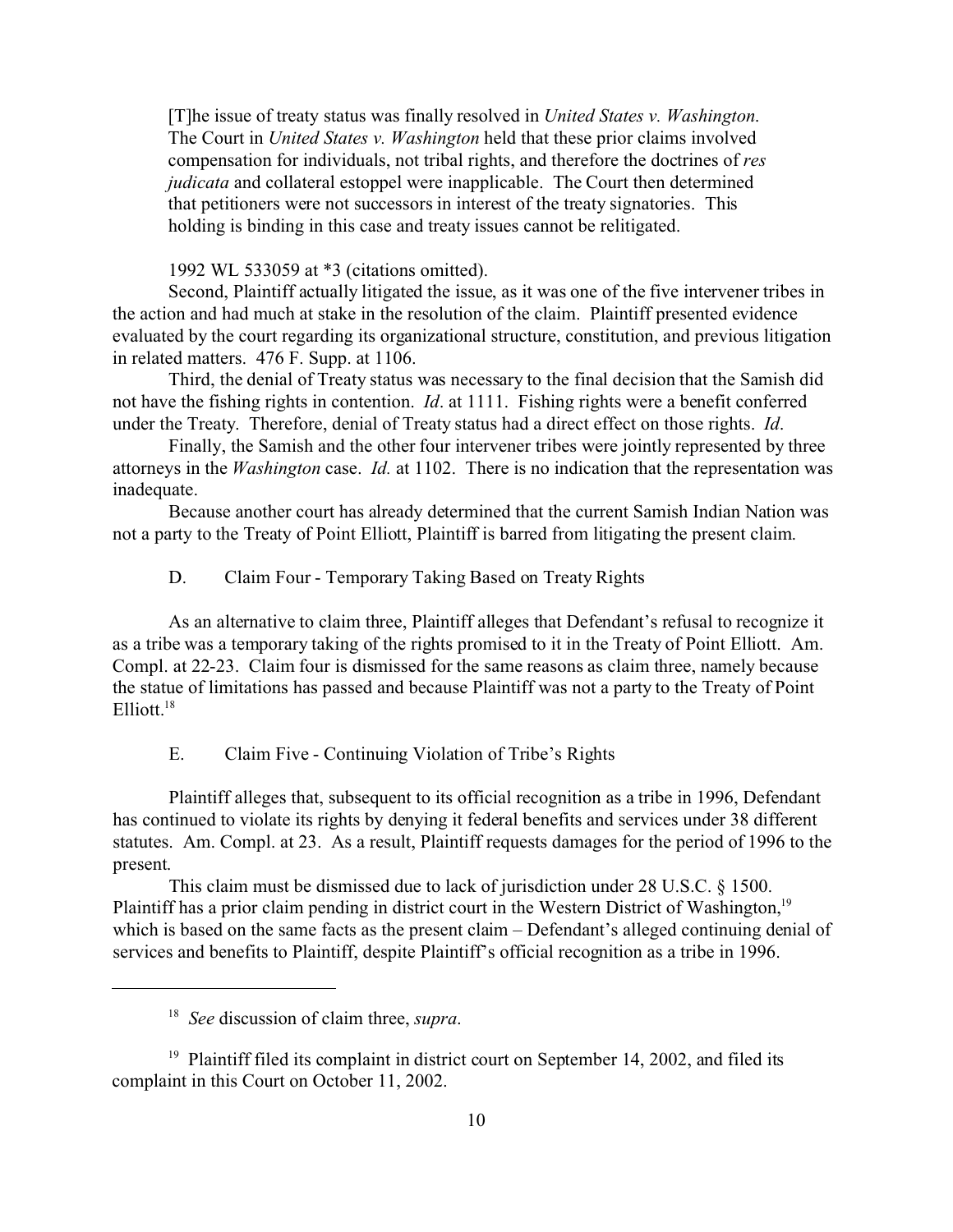Therefore, according to § 1500: "The United States Court of Federal Claims shall not have jurisdiction of *any claim* for or in respect to which the plaintiff or his assignee has *pending* in any other court any suit or process against the United States . . . ." 28 U.S.C. § 1500 (emphasis added). As the Federal Circuit has explained, "The purpose of section 1500 is to prohibit the filing and prosecution of the same claims against the United States in two courts at the same time." *Johns-Manville Corp. v. United States*, 855 F.2d 1556, (Fed. Cir. 1988) (citations omitted).

Accordingly, courts have determined that the words "any claim" denote a claim in this Court that is (1) based on the same operative facts as the claim filed in another court, and (2) seeks the same relief or relief that is to some extent overlapping. *Keene Corp. v. United States*, 508 U.S. 200, 212 (1993); *Loveladies Harbor, Inc., v. United States*, 27 F.3d 1545, 1551 (Fed. Cir. 1994). In this case, the operative facts are identical for both claims. Plaintiff is basing both claims on the failure of Defendant to treat it as a federally recognized tribe during the period of 1996 to the present. Plaintiff argues, however, that the relief sought in the two courts can be distinguished. Pl.'s Opp'n at 35. In the district court case, Plaintiff requests declaratory and injunctive relief, as well as monetary damages under the ISDA. The amended complaint in the action before this Court removes the claim for monetary relief based on the ISDA but retains the request for monetary damages based on other statutes. Am. Compl. at 23-24.<sup>20</sup> Binding precedent dictates that, as long as the operative facts are identical, when the relief sought is for monetary damages, the legal theory on which the claim is based is irrelevant. *Keene*, 508 U.S. at 212-213 (upholding an interpretation of 28 U.S.C. § 1500 that, when the operative facts are the same, asking for relief under contract versus tort theories does not make claims distinct); *United States v. County of Cook*, 170 F.3d 1084, 1091 (Fed. Cir. 1999) (construing monetary damages based on tax law and the Fifth Amendment Takings Clause as identical relief); *Dico, Inc. v. United States*, 48 F.3d 1199, 1203 (Fed. Cir. 1995) (construing monetary damages for remediation costs versus damages based on the Fifth Amendment Takings Clause and the Due Process Clause to be identical relief).

Because Plaintiff asks for monetary damages in both courts, the relief is overlapping. Further, the district court claim was filed prior to the present action, and is therefore considered "pending" for purposes of the statute.<sup>21</sup> Therefore, the Court does not have jurisdiction over the Plaintiff's fifth claim. However, although this claim must be dismissed, a dismissal under § 1500 is without prejudice and with "the unfettered right to return the claim to the docket of the court . . . should the district court determine that it is without jurisdiction over that [previously filed] claim." *Conn. Dep't of Children & Youth Servs.*, 16 Cl. Ct. 102, 106 (Cl. Ct. 1989).

<sup>&</sup>lt;sup>20</sup> Plaintiff's amendment does not actually affect the analysis of claims under 28 U.S.C.  $\S$ 1500, because, under that statute "the jurisdiction of the Court [of Federal Claims] depends upon the state of things at the time of the action brought." *Keene*, 508 U.S. at 207 (quoting Mollan v. Torrance, 9 U.S. (1 Wheat.) 537, 539 (1824)).

<sup>21</sup> *See supra* note 19.